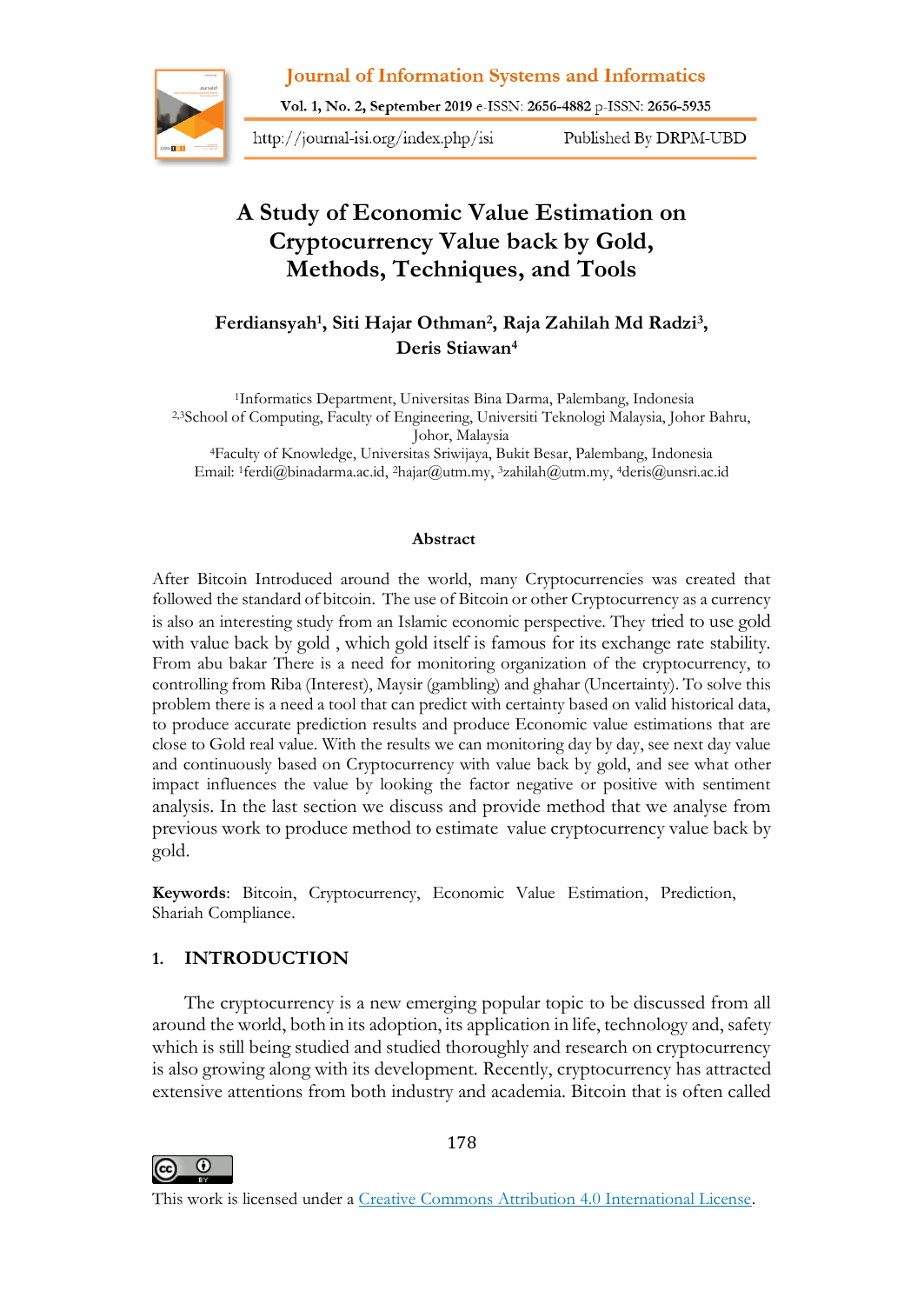| Journal of Information Systems and Informatics |  |
|------------------------------------------------|--|
| Vol. 1, No. 2, September 2019                  |  |

| p-ISSN: <b>2656-5935</b> | http://journal-isi.org/index.php/isi | e-ISSN: <b>2656-4882</b> |
|--------------------------|--------------------------------------|--------------------------|
|--------------------------|--------------------------------------|--------------------------|

the first cryptocurrency has enjoyed huge success with the capital market reaching 10 billion dollars in 2016[1].

Nowadays after Bitcoin Introduced around the world, many Cryptocurrencies was created that followed the standard of bitcoin. The use of Bitcoin or other Cryptocurrency as a currency is also an interesting study from an Islamic economic perspective. There is another problem as we mention above from abu bakar There is a need for monitoring organization of the cryptocurrency[2], to controlling from Riba (Interest), Maysir (gambling) and ghahar (Uncertainty)[3]. To solve this problem there is a need a tool that can predict with certainty based on valid historical data, to produce accurate prediction results and produce Economic value estimations that are close to Gold real value. With the results we can monitoring day by day, see next day value and continuously based on Cryptocurrency with value back by gold, and see what other impact influences the value by looking the factor negative or positive with sentiment analysis.

### **2. LITERATURE REVIEW**

#### 2.1 History of Cryptocurrency

The history of cryptocurrency (Cryptographic currency) begins in the 1980s started with David chaum, In his paper, he proposed a novel of a cryptographic scheme to blind the content of the message before it is signed so that the signer cannot determine the content. These blind signatures can be publicly verified just like a regular digital signature. Chaum proposed digital cash approach in such a way that is untraceable by another party.[4]

The rise of cryptocurrency started on B-money In 1998, Wei Dai proposed bmoney[5], an anonymous and distributed electronic cash system, In that method, describes two protocols based on network that cannot be traced, where senders and receivers are identified only by digital such as their public keys, and each message will be signed by its sender to receiver.

Bit Gold In 1998, Nick Szabo[6] propose models a new digital currency, the models based on cryptographic system puzzles, which after being solved, were sent to the Byzantine-fault-tolerant public registry and assigned to the public key of the solver.

Hashcash proposed by Adam Back, Haschash, a system relied on a cryptographic hash function to derive a probabilistic proof of computational work as authentification system Pow (Proof of work)[7]

And the last is RPOW Hal finney propose currency system based on a reusable proof of work (RPOW) in 2004[8].

Between 2008 and 2009, Bitcoin was made as to the first decentralized cryptocurrency by Satoshi Nakamoto. Nakamoto published the Bitcoin whitepaper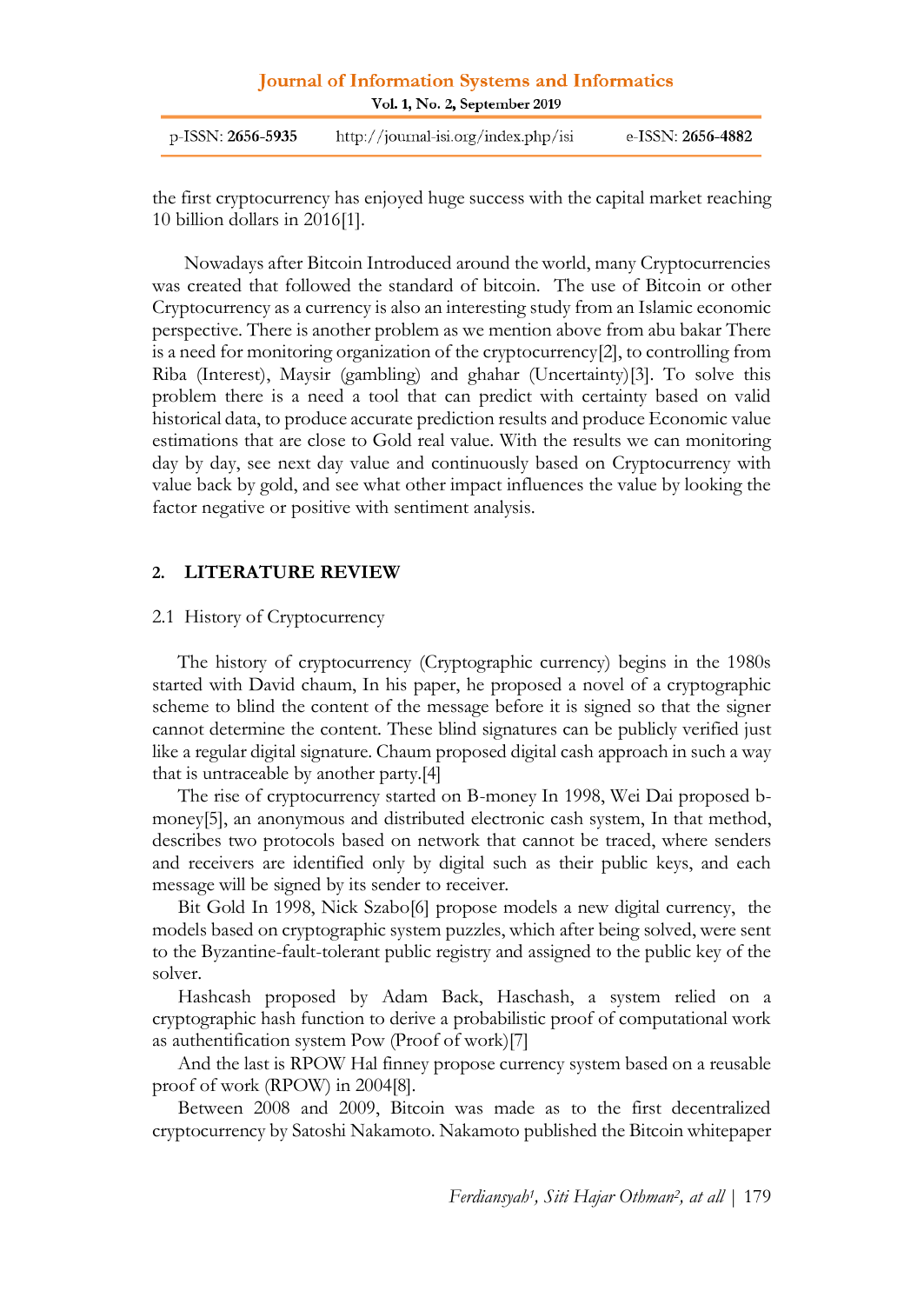p-ISSN: 2656-5935 http://journal-isi.org/index.php/isi e-ISSN: 2656-4882

in 2008[9], and after January 3rd, 2009, the genesis block of the bitcoin protocol was created. Nowadays it is most successful cryptocurrency in terms of market capitalization, beside above 700 altcoins that circulated in the world (eg. Litcoin, Etherum) based on Bitcoin have been proposed since the launch of Bitcoin.

#### **2.2. Cryptocurrency from Islamic Law Perspective**

The use of Bitcoin or other Cryptocurrency as a currency is also an interesting study from an Islamic economic perspective. The emergence of new phenomena in the economy must be followed by their compliance with Islamic law. The use of Bitcoin as a currency should be noted whether it is correct or not?

Different situation with Bitcoin or other common cryptocurrencies with the decentralization system and no regulation, in the Islamic rule, there is a need for monitoring organization of the cryptocurrency as stated by Abu-bakar [2]. Because when we talk about the Digital Money is still many issues about Dynamic Fluctuations, and influences by many uncertainties factors such as political, economic issue at impacted to local or global levels. Because of so many issues behind it, when Moslem countries trying to adopted or applied cryptocurrency as currency or investments it makes a problem that not in accordance with Islamic shariah-law.

Islam as a religion, which provides standard guidelines for Muslims in financial transactions, The rules and regulations regarding financial systems state that there should be no activities involving gambling (maysir), interest (riba) and uncertainty (gharar). Any activity related to one or more of the three aforementioned shariah injunctions is termed as forbidden [3]. termed as forbidden [3]The *maysir*, which is gambling is referred to as wagering of a valuable item such as money on an event with an indeterminate or uncertain outcome. The *riba* is factually seen as *al-ziyadah*, which is the addition of gain in a transaction without loss in the case of the failed business. *Gharar* means uncertainty due to deception and unclear risk involved in a transaction [2]. All these three concepts of the Islamic injunctions can be associated with the existing cryptocurrencies system since they are used as a store of value and medium of exchange.

The demand of the Islamic world cannot be ignored considering the immense growth of the global halal industry worldwide. Further, Islamic finance has reached up to one hundred and sixty-two trillion united states dollars (USD\$162 trillion) in the global commercial banking assets [10]

However, investment in the cryptocurrency market has been growing very slowly in the Islamic community. This is in connection with the unclear and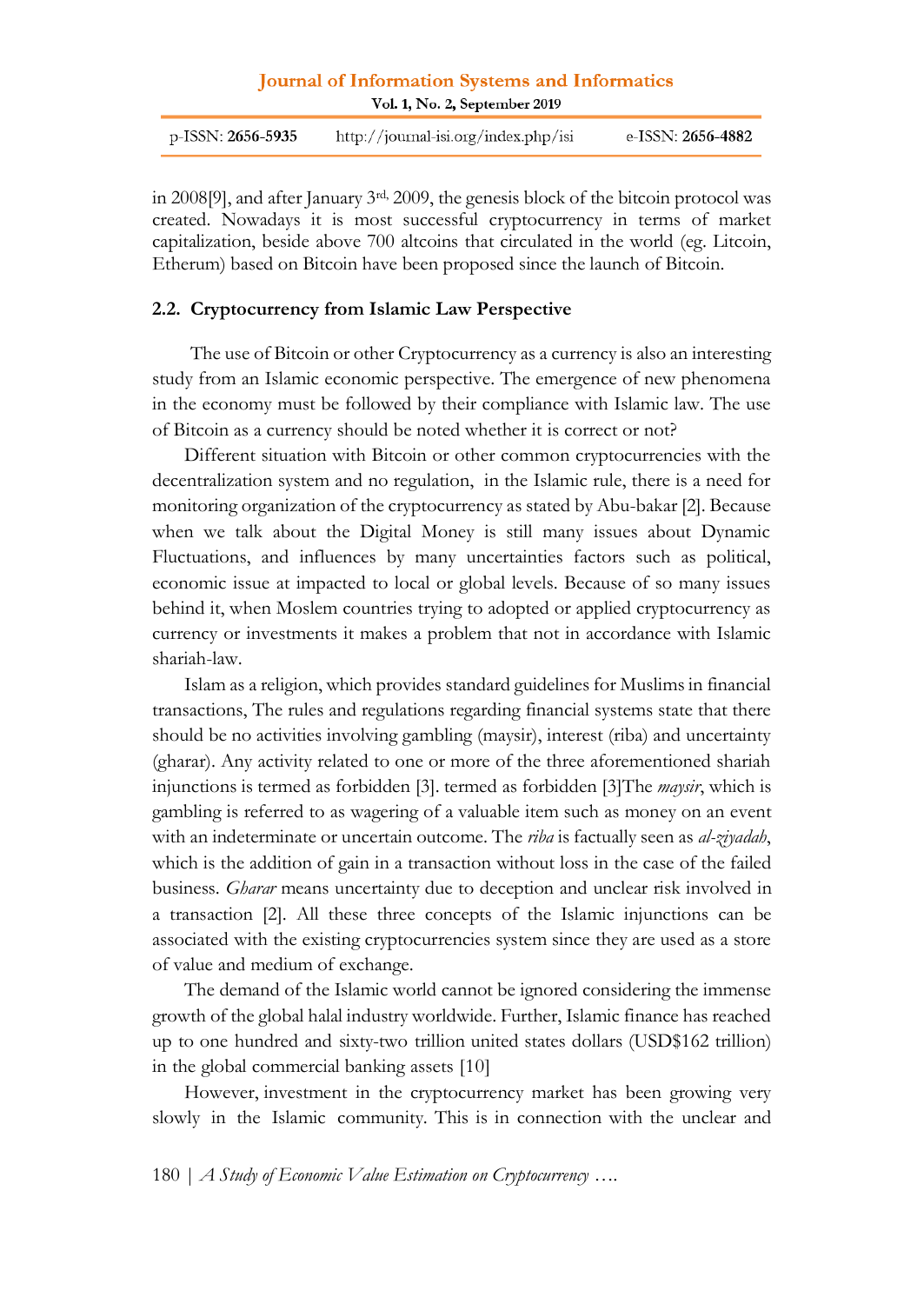| p-ISSN: <b>2656-5935</b> | http://journal-isi.org/index.php/isi | e-ISSN: <b>2656-4882</b> |
|--------------------------|--------------------------------------|--------------------------|
|--------------------------|--------------------------------------|--------------------------|

dubious ruling of cryptocurrency, which is not within the sharia scope.

Consequently, many cryptocurrencies have been designed to address the limitation of the Bitcoin in the aspect of the sharia principles. The existing cryptocurrencies that claimed to be shariah-compliant includes OneGram, NoorCoin, Bayan Token, and Stellar cryptocurrency [11] . The one of hadits that that forms the basis of Cryptocurrency with shariah compliance , In the hadith of Ubadah bin Shamit radhiyallahu 'anhu. Rasulullah sallallaahu 'alaihi wa sallam said: "If gold is bartered with gold, silver is exchanged for silver, good wheat is exchanged for good wheat, coarse wheat is exchanged for coarse wheat, dates are exchanged for dates, salt is exchanged for salt, then the dose must be the same and cash. If the items being bartered are different then the measurements may be as you please as long as cash "(HR. Muslim 4147), they tried to use gold as a basis of value back their Digital Currency, which gold itself is famous for its exchange rate stability.

There is another problem as we mention above from abu bakar There is a need for monitoring organization of the cryptocurrency, to controlling from Riba (Interest), Maysir (gambling) and ghahar (Uncertainty). To solve this problem there is a need a tool that can predict with certainty based on valid historical data, to produce accurate prediction results and produce Economic value estimations that are close to Gold real value. With the results we can monitoring day by day, see next day value and continuously based on Cryptocurrency with value back by gold, and see what other impact influences the value by looking the factor negative or positive with sentiment analysis.

#### **2.3. Cryptocurrency Shariah**

In this chapter we will introduce, many kind of Cryptocurrency with based value back by gold that claimed to be shariah-compliant includes OneGram, NoorCoin, Hello Gold, Digix gold and Cyronium .

#### 2.3.1 Onegram

OneGram is cryptocurrency that has been certified in compliance with called Shari'ah. It is inherently regulated by rules imposed on financial operations in the Islamic world.

OneGram Cryptocurrency is a digital currency supported by gold assets, respectively gram of gold represents one coin. The spot price of a digital currency depends on the time being gold market value. Thus, market use and demand adds a premium to value OneGram currency. Therefore, OneGram has a three assessment component to ensure the total market price. The first part is the Gold Value (GV), which is determined by the spot price of gold. The second part is the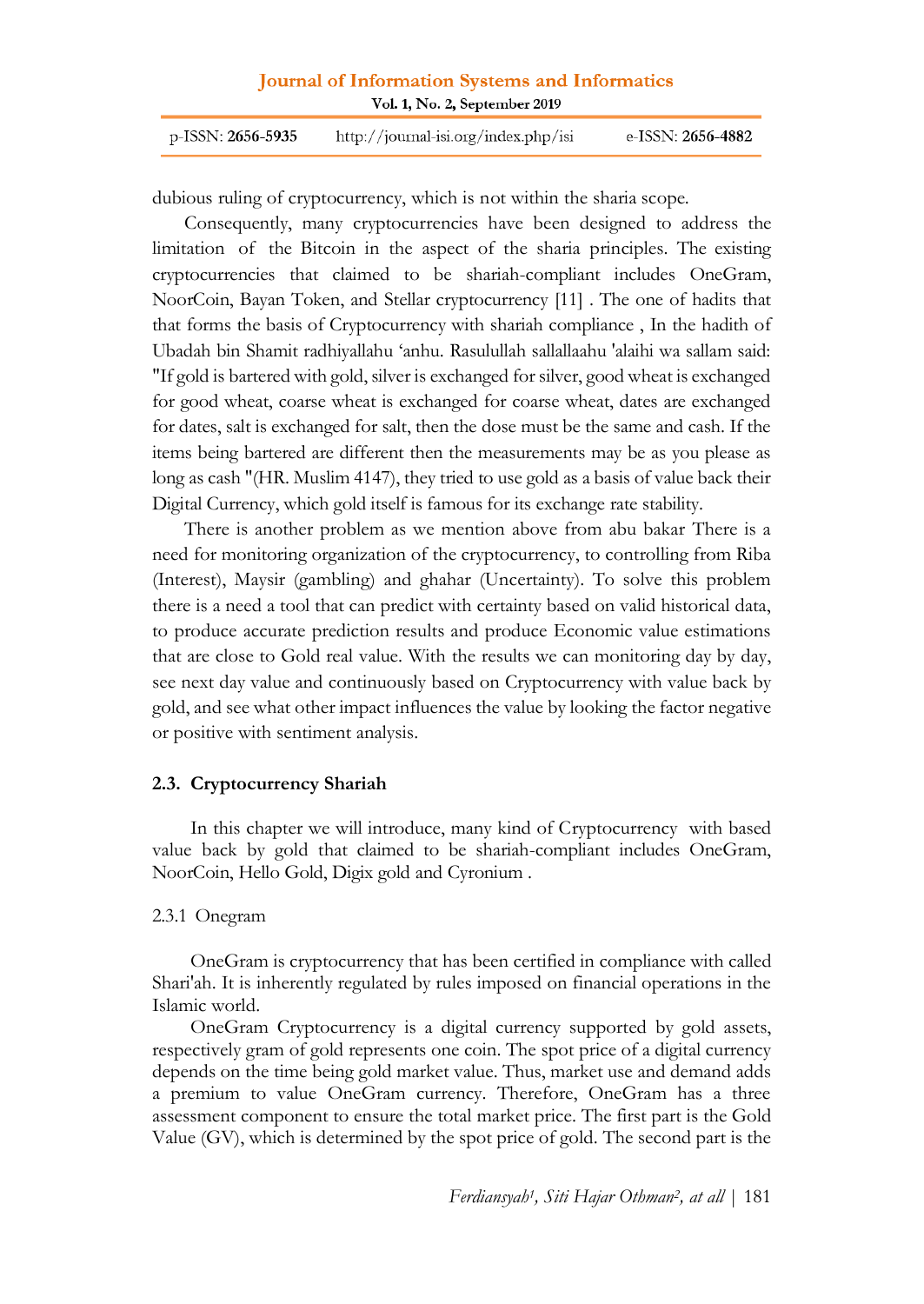| p-ISSN: <b>2656-5935</b> | http://journal-isi.org/index.php/isi | e-ISSN: <b>2656-4882</b> |
|--------------------------|--------------------------------------|--------------------------|
|                          |                                      |                          |

current value of Transaction Costs (TF) which are reinvested to buy more gold, the value of which is determined by the level of utilization of OneGram coins. Then the third one the portion is the Economic Value (EV) determined by market demand. Therefore, the following formula in Eq. 1 is used to ensure market prices [12].

OneGram coin/token (OGC) value = GV + EV

#### 2.3.2 NoorCoin

The NoorCoin is designed based on Ziqilia blockchain leveraging smart contract technology. About Zilliqa is a high-throughput public blockchain platform designed to scale to thousands of transactions per second. The technology is a result of 3 years research at National University of Singapore, and NoorCoin w has been awarded a shariah certificate from an organization called world Sharia Advisory Committee.

Noorcoin will develop and implement the best transaction system that will be based on contracts that can be enforced without a third party between consumers and traders and a strong decentralized reputation management system. Transaction and fund transfer will be done in one step together with the applicable sales contract. Transaction costs will be simplified from many to simple transaction costs wherever consumers and traders are on the planet.

The Noor Coin transaction aspect imposes a transaction fee of 1.5% from investors, of which 0.5% of 1.5% is allocated to smart contract vouchers for investor token coins to use it in the ecosystem While 1% is assigned to the Noor Coin agency as income. This is according to sharia based on these conditions including; i) there is no usury (interest) in the issuance of Noor Coin ii) losses and profits are shared as part of the reward mechanism iii) there is lower speculation because cryptocurrency is supported by assets [13]. However, these assets are not mentioned in the white paper.

In fact, as mentioned earlier, cryptocurrency is not clearly supported by physical assets. So, the problem of uncertainty, speculation and volatility might be related to NoorCoin. Therefore, NoorCoin cannot be clearly considered a shariah compliant cryptocurrency in terms of uncertainty and volatility.

#### 2.3.3 Hellogold

HGT is a token for supporting the objectives of the HelloGold Foundation. Supporters may be rewarded with any GOLDX distributed to HGT holders. It has no intrinsic value and is not backed by any real-world asset. A total one billion HGT has been minted. GOLDX is a token that is fully backed by 99.99% investment grade gold. 1 GOLDX is always tied to 1g of gold, which is allocated and securely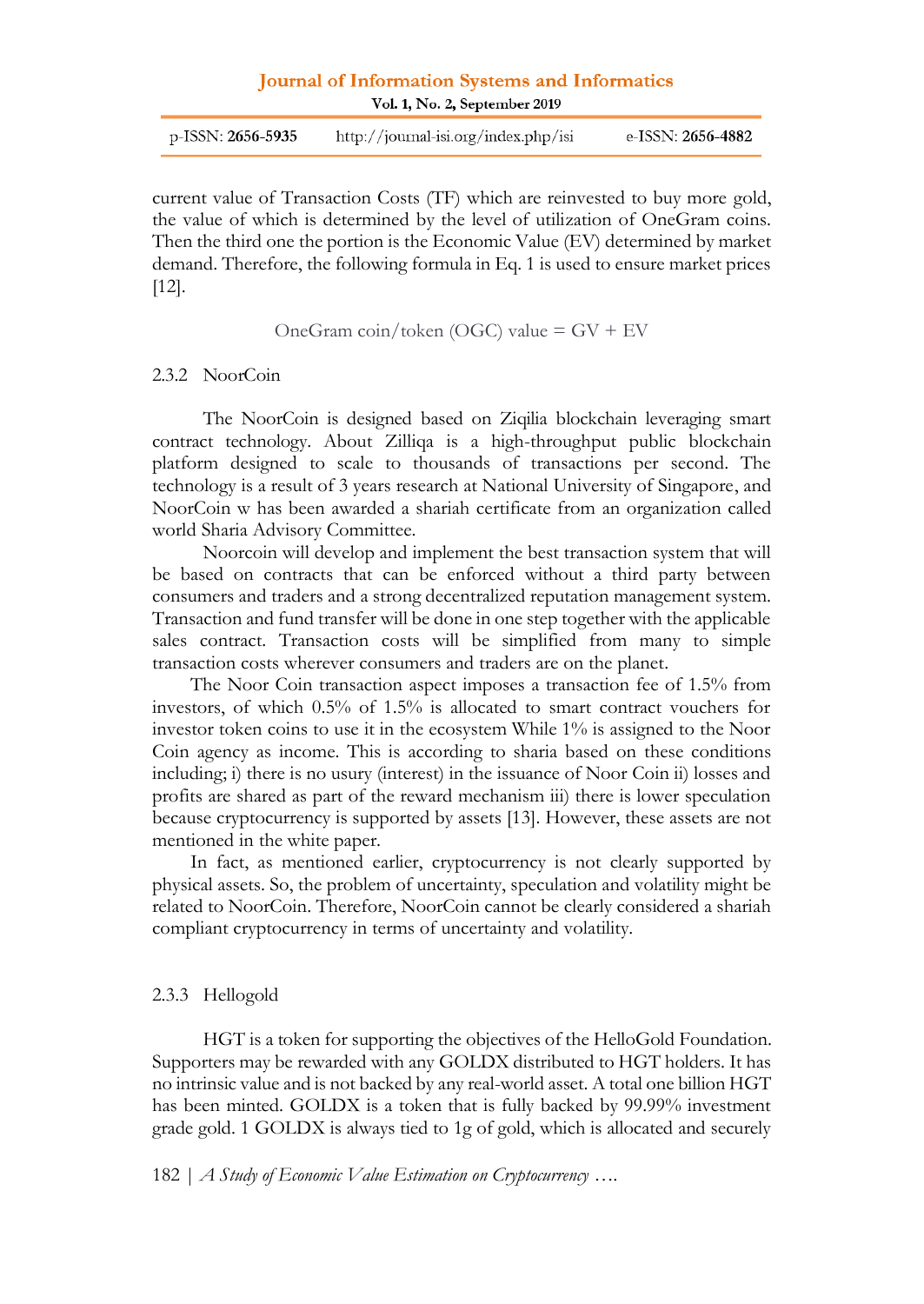p-ISSN: 2656-5935 http://journal-isi.org/index.php/isi e-ISSN: 2656-4882

vaulted in Singapore. According to the company´s website there will be three ways of receiving GOLDX in future: 1) provided as a reward for HGT holders by the HelloGold Foundation, 2) converting gold held as a customer of HelloGold into GOLDX [14].

### 2.3.4 Digix gold

DigixGlobal has created two types of Ethereum tokens – each with unique properties. DGX Digix Gold Token represents 1 gram of 99.99% LMBA standard gold, secured in Safehouse vaults. Digix DAO Tokens (DGD) is used to claim quarterly rewards based on the total DGX collected through transaction fees. The DGD value fluctuates based on exchange rates and market forces. Digix tokenises gold on the Ethereum blockchain with our Proof of Provenance (PoP) protocol, which brings together verification by all third parties that we work with to ensure that the process is secure. DGX tokens are minted only upon the affixation of all signatures by our third party partners. The public blockchain further guarantees that records are unalterable and tamper-proof. [15]

### 2.3.5 Cyronium

Cyronium is a gold-backed crypto from Indonesia. Every 1 CYRO token has a guarantee of 1 Cyronium coin. 1 Cyronium coin consists of 20 grams of 99% gold LBMA (London Bullion Market Association). Where Cyronium differ from other offerings is they are offering the option of physical coins that will represent the CYRO token. If you elect to take the physical coin the CYRO token will be destroyed to avoid duplication. The coin will be shipped along with the certificate to the investor's address. Physical gold will be held in vaults in Singapore. [16]

### **3. Overview of Economic value estimation Cryptocurrency in Computer Science Perspective**

There are many people doing research about value estimation using prediction of cryptocurrency. Greaves et al. [17] is propose technique using Logistic Regression and SVM and analyzed using Graph to estimated

The price of bitcoin. Huisu Jang et al. [18] they concern about study on modelling and prediction bitcoin with Bayesian Neural Network and giving some knowledge about bitcoin. Edwin sin et al. [19] provide topic Bitcoin price predictiom using Ensemble of Neural. Networks. Arief Radityo et al.[20] proposed a prediction of bitcoin using Artificial Neural Network Technique. They combine with market technical indicators but the results is worse of performance and training time. Sean et al [21] They propose method the price of Bitcoin using RNN and combine Using Reccurent Neural Network and Long Short Term Memory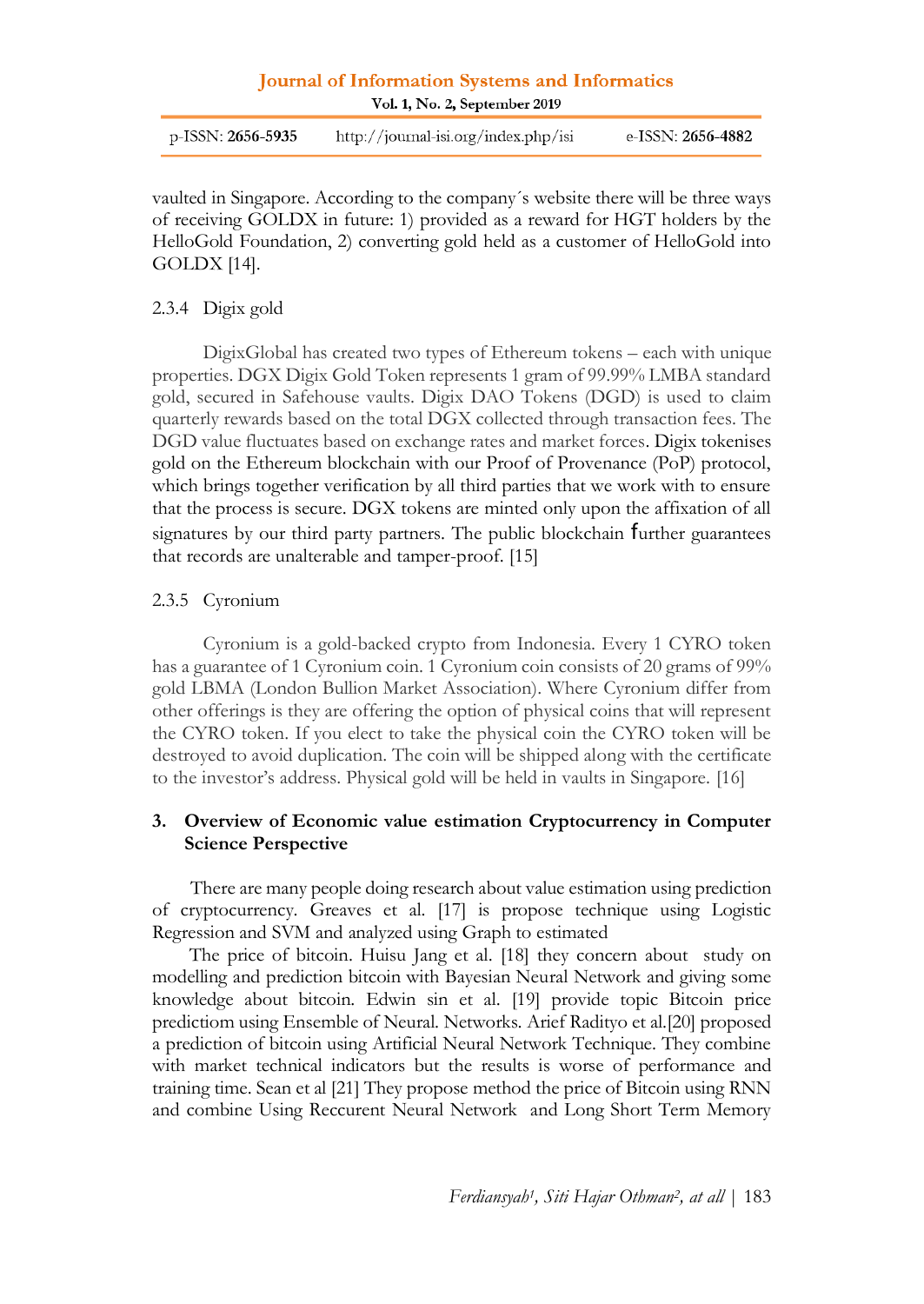| p-ISSN: <b>2656-5935</b> | http://journal-isi.org/index.php/isi | e-ISSN: 2656-4882 |
|--------------------------|--------------------------------------|-------------------|
|--------------------------|--------------------------------------|-------------------|

and Ruchi Mittal et al [22] is propose an Automated cryptocurrencies prices prediction using machine learning technique based on historical trend (daily trend).

Dibakar Raj Pant et al [23] They propose method prediction price of Bitcoin using RNN and combined using Sentiment analysis with good result and can see the impact of fluctuations value from negative or positive sentiments

The above researches proposed various method to prediction for bitcoin, in this paper, we analyze and study of knowledge about cryptcocurrency value back by gold, , technique and tools to predict Bitcoin or other cryptocurrency from many papers, internet and any other source and propose method to predict or estimate value for cryptocurrency value back based by gold.

### **4. AN ANALYSIS OF CRYPTOCURRENCY VALUE ESTIMATION VALUE BACK BY GOLD**

#### **4.1 Cryptocurrency value estimation value back by gold.**

Technically Cryptcourrency value estimation value back by gold prediction it's the same with prediction technique on common fiat money or bitcoin but in the other way, when you try another technique and strategy like sentiment analysis maybe we can't get different results or the strategy it's not work. Because beside many factor that impact on common currency or stock exchange prediction, Bitcoin it's decentralized and not regulated by any party so it's different from common currency or common stock market.

We can use same algorithm to Bitcoin prediction using Machine Learning (eq. SVM, Naïve bayes, Regression) [17][18] or any other Advance Machine learning technique to improve the results like Deep Learning using Neural Network (eq. ANN and RNN)[20]

On Prediction we can predict Bitcoin using technique on specific subject that we wanted. Example, we want to predict only by the signal or the price, or we can predict just for current day or next day close value based on Long Short Term Memory (LSTM),[22] historical price and other technique like regime prediction to detect current day's trend on market, to help public people or company to investment using cryptocurrency or as currency exchange.

### **4.2 Cryptocurrency value back by gold estimation Methods and Techniques**

To make more accurate and enrich the result we can combine the prediction algorithm with another method or technique on estimation cryptocurrencies In this section we describe some of technique that mention on previous research on some papers.

**Market technical analysis** is is a method that studies price movements by looking at historical price data that occur in the market through media charts. By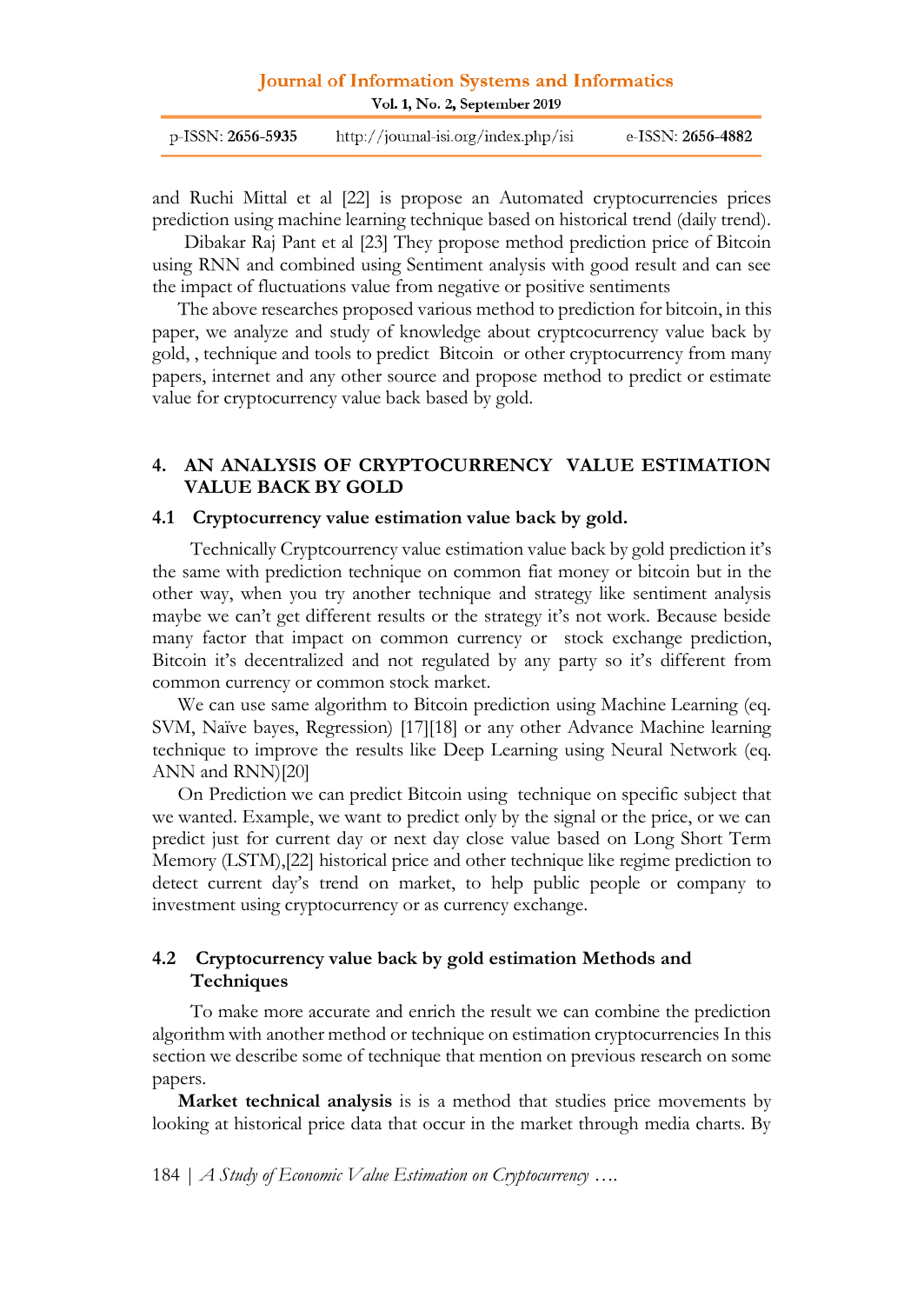| Journal of Information Systems and Informatics |  |
|------------------------------------------------|--|
| Vol. 1, No. 2, September 2019                  |  |

| p-ISSN: <b>2656-5935</b> | http://journal-isi.org/index.php/isi | e-ISSN: <b>2656-4882</b> |
|--------------------------|--------------------------------------|--------------------------|
|--------------------------|--------------------------------------|--------------------------|

studying this historical data a conclusion can be drawn for making investment decisions in the market.

There are several reasons why we should use TA, the first, not necessarily fundamental analysis can be applied in trading. I do not say Fundamental is not important, but here that needs to be underlined fundamental analysis will be far more important if our position as an Investor where the investment period can take more than one year.

Secondly, with the media chart it will be seen how the journey of a stock price where it is very helpful for traders to analyze in anticipation of future price changes and see patterns of patterns that occur in the price movements of a stock, so traders do not trade in ' darkness or without clear direction.[24]

Another technique to interpretation trend is **Technical Indicator** [25]is a series of data points obtained by applying the formula to securities price of data. The combinations of price data, such as close, low, high, low and open can be used as data point certain period of time. Some indicators can only be use on opening or closing prices, The price data is entered into the formula and a data point is produced. For Example, the average of 3 closing prices is one data point  $((35200+25300+27550)/3=29350).$ 

A comparison can be made between present and past levels by creating a time series of data points. For analysis technical indicators are usually used to refine data points and displayed in a graphical form above or below by price, value and signal chart [9]. For maximize the dataset and predict some technical indicators such as simple moving average (SMA) is one of the simplest types of Moving Averages indicators for trading. Basically, the Simple Moving Average is calculated by summing the last few closing prices, here I call X period, and then dividing the amount by X. The result will be a moving average that changes over time, as long as prices are still raised by the market. Parabolic SAR (Stop and Reverse) method to find potential reversal in the mrket price prediction, Correlation (Corr) is a statistic that measures the degree to which two securities move in relation to each other, Average Directional Index (ADX) developed by J. Welles Wilder, is an indicator that can be used to determine the movement of when the market is trending, and how strong or weak the trend is and when the trend is likely to start or end [26], and Relative strength index (RSI) is an oscillator indicator with the lowest range (0) to the highest range (100). A range below 30 is called an oversold area and a range above 70 is called an overbought area.[27]. The advantages of using technical analysis it is used buy approximately 90% of the majir stock tradersm and it is also used to analyze the stock for shorter period.

**Time series Data Analysis** in the terms of future price predictions popular methods is using Autoregressive integrated moving average (ARIMA) models are a popular choice for forecasting over a short term conditions, it works when data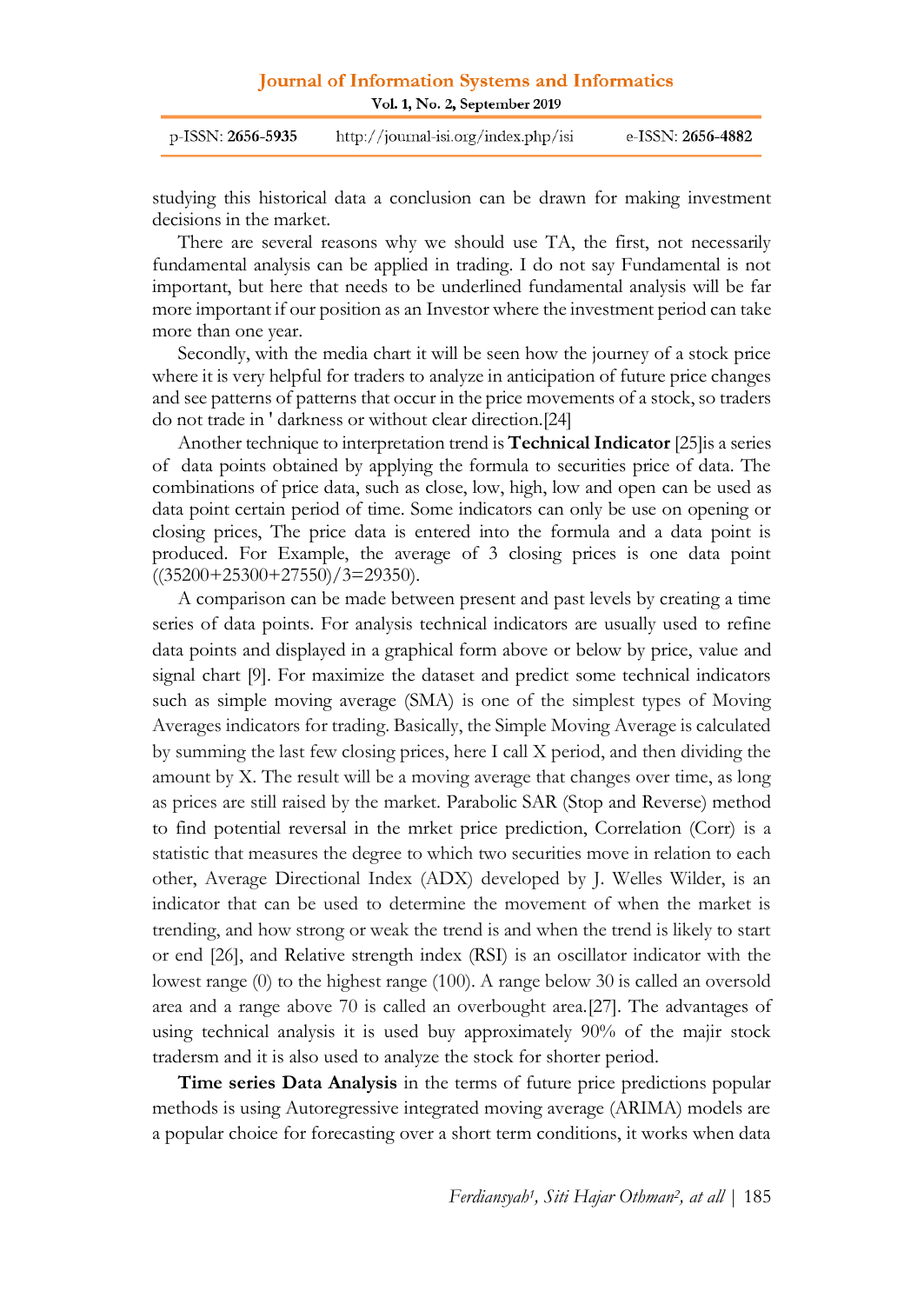| Journal of Information Systems and Informatics |                               |  |
|------------------------------------------------|-------------------------------|--|
|                                                | Vol. 1, No. 2, September 2019 |  |

exhibits consistent or stable pattern (constant) over time with least possible outliers. But this is not work always in the real time scenario , where data fluctuated drastically and it is highly volatile.[28]

**Trading Strategy** , this strategy is that we maintain position of +1 Bitcoin, 0 Bitcoin or −1 Bitcoin. At each time we predict the average price movement over the 10 seconds interval, say  $\Delta p$ , using Bayesian regression (if  $\Delta p > t$ , a threshold, then we buy a bitcoin if current bitcoin position is  $\leq 0$ ; if  $\Delta p < -t$ , then we sell a bitcoin if current position is  $\geq 0$ ; else do nothing. The choice of time steps when make trading decisions as mentioned above are chosen carefully by looking at the recent trends. [29]

### **4.3 Cryptocurrency value back by gold estimation tools**

Cryptocurrency estimation tools based on previous Research have increased from 2014 until 2019 many tools produces from authors that proposed using machine learning algorithm combine with some technique that we mention before. Their using many open source tools to produce the automated tools to bitcoin prediction, (Eq. Python, R, Weka, and Mathlab)

From Alex Greaves et al. 2015 , their reseach propose prediction method using transaction graph to predict the price of bitcoin, their colled data from CS224 Website, and using feature Extraction and using SVM algorithm and Linear Regression to provide the results.

| Regression Model            | MSE      |  |
|-----------------------------|----------|--|
| Baseline                    | 2.02     |  |
| Linear Regression           | 1.94     |  |
| <b>SVM</b> Regression       | 1.98     |  |
| Tabel 1 Regression results  |          |  |
| <b>Classification Model</b> | Accuracy |  |
| Baseline                    | $53.4\%$ |  |
| Logistic Regression         | 54.3%    |  |
| <b>SVM</b>                  | 53.7%    |  |
| Neural Network              | 55.1%    |  |
|                             |          |  |

Table 2 Classification results

Based on table 1 and 2 , we have different results provide from the author the first on regression model, the baseline have good result behind. Linear or SVM, and for classifcations the accuracy reach by Neural Network 55.1% by percentage.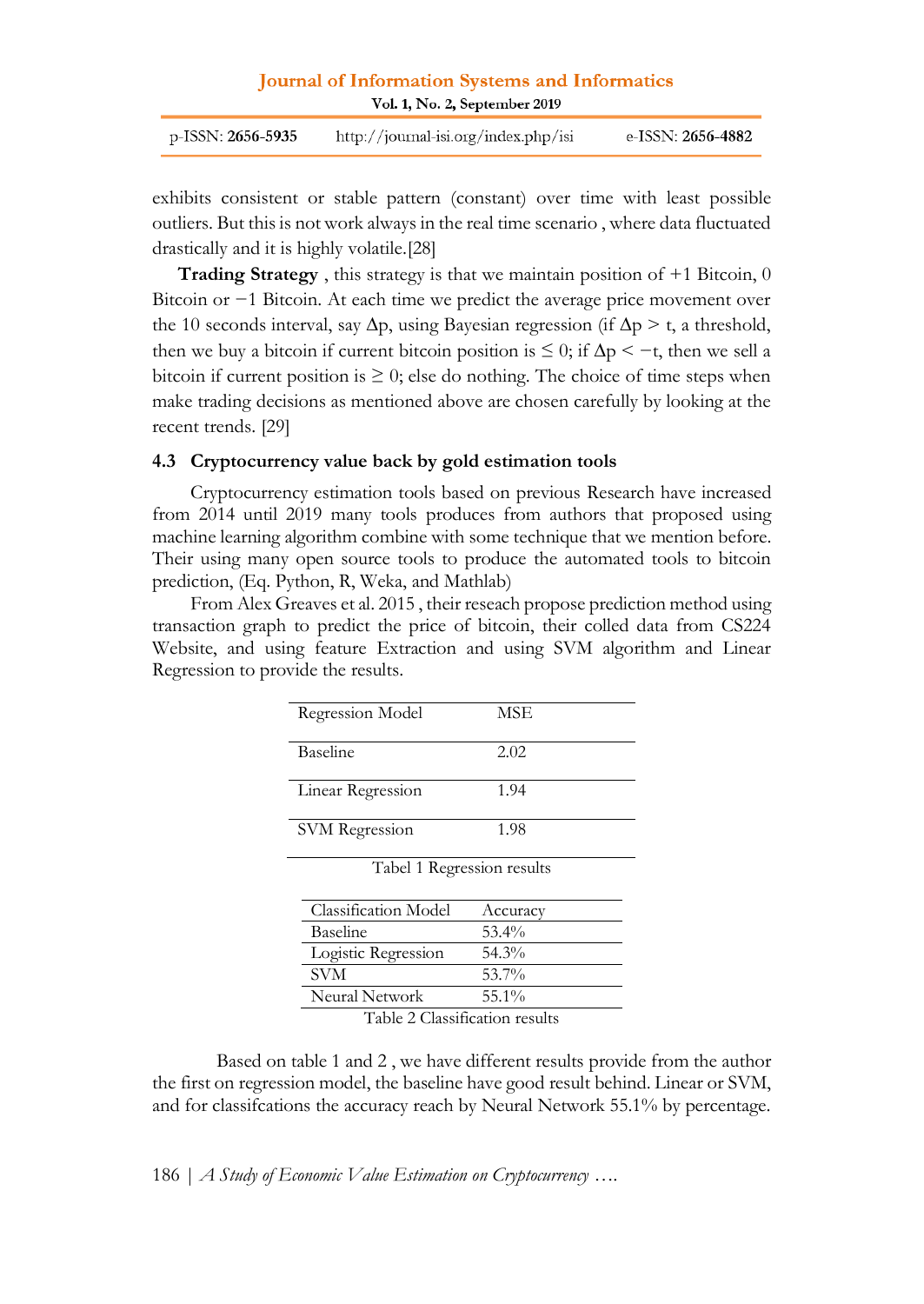| Journal of Information Systems and Informatics |                               |  |
|------------------------------------------------|-------------------------------|--|
|                                                | Vol. 1, No. 2, September 2019 |  |

| p-ISSN: <b>2656-5935</b> | http://journal-isi.org/index.php/isi | e-ISSN: <b>2656-4882</b> |
|--------------------------|--------------------------------------|--------------------------|
|--------------------------|--------------------------------------|--------------------------|

Hiusu jung et al. 2017, the authors provide empirical study and prediction of bitcoin using Bayesian neural network, and the result BNN give accurate prediction .

| Response Var.      |             | Log Price |        | Log Volatility |        |
|--------------------|-------------|-----------|--------|----------------|--------|
| Num. of Input var. |             | 26        | 16     | 25             | 16     |
| Linear             | <b>RMSE</b> |           | 0.0913 |                | 0.4595 |
| Regression         | <b>MAPE</b> |           | 0.0681 |                | 0.5905 |
| Bayesain           | <b>RMSE</b> | 0.0031    | 0.0047 | 0.1612         | 0.1717 |
| NN                 | MAPE        | 0.0119    | 0.0148 | 0.33.14        | 0.3512 |
| Support            | <b>RMSE</b> | 0.1453    | 0.1434 | 0.3810         | 0.3939 |
| Vec.               | MAPE        | 0.0325    | 0.0322 | 0.5411         | 0.6293 |
| Regression         |             |           |        |                |        |

Tabel 3 Trainning error for the bitcoin price information

| Response Var.       |             | Log Price |        | Log Volatility |        |
|---------------------|-------------|-----------|--------|----------------|--------|
| Num . of Input var. |             | 26        | 16     | 25             | 16     |
| Linear              | <b>RMSE</b> |           | 0.0935 |                | 0.4823 |
| Regression          | <b>MAPE</b> |           | 0.0712 |                | 0.6263 |
| Bayesain            | <b>RMSE</b> | 0.0039    | 0.0069 | 0.2546         | 0.2325 |
| NN                  | <b>MAPE</b> | 0.0138    | 0.0180 | 05090          | 0.5222 |
| Support             | <b>RMSE</b> | 0.3201    | 0.2742 | 0.5487         | 0.5297 |
| Vec.                | <b>MAPE</b> | 0.0428    | 0.0404 | 0.7232         | 0.8629 |
| Regression          |             |           |        |                |        |

Table 4 Test error for the bitcoin price information

Based on table 3 From this results, we can confirm that Bayesian NN is show good result and better apply for the Bitcoin prediction. time series analysis and Support vector regression shows not good performances in both training and test phase.

Arief Radityo et al. 2017, the authors provide prediction of bitcoin exchange rate using Artifical neural network combine with technical analysis and this is the results.

| Methods                                 | MAPE $\%$         | Training Time        |  |
|-----------------------------------------|-------------------|----------------------|--|
|                                         |                   | (seconds)            |  |
| BPNN                                    | $1.998 \pm 0.038$ | $347 \pm 63$         |  |
| GANN                                    | $4.461 \pm 0.49$  | $467 \text{ v } 345$ |  |
| GABPNN                                  | $1.883 \pm 0.066$ | $1539 \pm 558$       |  |
| <b>NEAT</b>                             | $2.175 \pm 0.096$ | $470 \pm 363$        |  |
| Tabel 5 Experiment result Arief radityo |                   |                      |  |

Tabel 5 Experiment result Arief radityo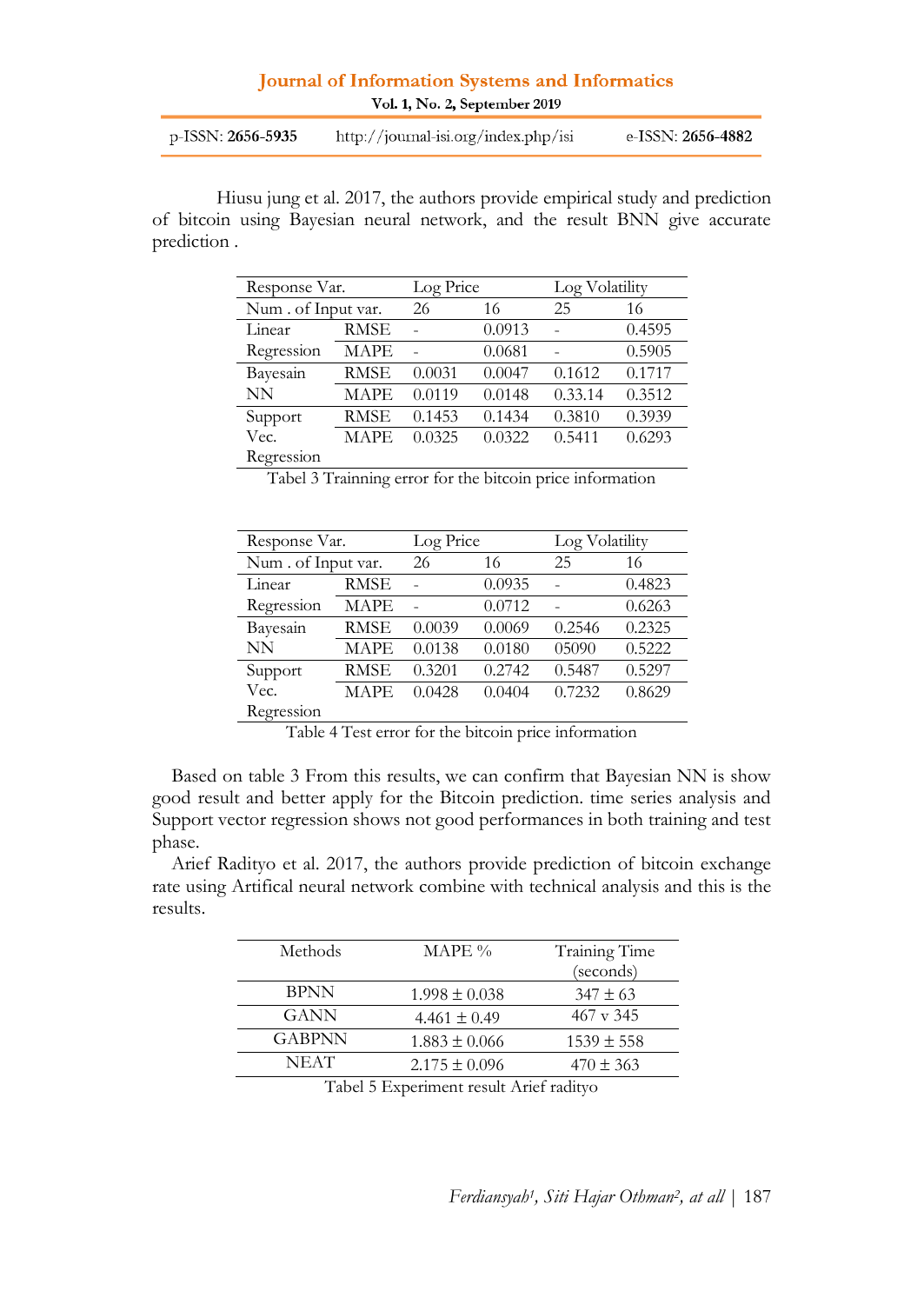| Journal of Information Systems and Informatics |  |  |
|------------------------------------------------|--|--|
| Vol. 1, No. 2, September 2019                  |  |  |

| p-ISSN: <b>2656-5935</b> | http://journal-isi.org/index.php/isi | e-ISSN: <b>2656-4882</b> |
|--------------------------|--------------------------------------|--------------------------|
|                          |                                      |                          |

From Table I, the result shown that GABPNN has the best accuracy with average of MAPE 1.883%. The worst accuracy is GANN with average MAPE 4.461% and GABPNN has the longest training time.

Sean Mcnally et al. 2018 provide method prediction bitcoin using Bayesian optimised recurrent neural network (RNN) and a Long short term memory (LSTM).the LSTM achives the highest classification accuracy above 52% and a RSME of 8%

| Model                  | Length | Precision | Accuracv  | RMSE.    |
|------------------------|--------|-----------|-----------|----------|
| LSTM                   | 100.   | $35.50\%$ | 52.78%    | $6.78\%$ |
| RNN                    | 20     | 39.08%    | $50.25\%$ | $5.45\%$ |
| ARIMA.                 | 170    | $100\%$   | $50.05\%$ | 53.74%   |
| Table 6. Model Results |        |           |           |          |

Dibakar Raj Pant et al. 2018 Provide method to estimation bitcoin price using Reccurent Neural Network and Sentiment analysis. Propose method that they provide is unique , The major contribution of this work is a sentiment analyserwhich can distinguish between the positive and negative tweets of Bitcoin over the Twitter with the accuracy of 81.39% shown on table 7. Further the RNN model which can predict the price of Bitcoin the following day taking consideration of historical price and the positive and negative sentiment scores with the accuracy of 77.62% is another useful work. It discusses the different methods of feature extraction and provides a comparison between them. It also shows a moderate correlation of 0.41between rise of negative opinions in the Twitter related toBitcoin and its consequent fall in price.

| Accuracy                | Precision               | Recall                                        | F-Measure                      |
|-------------------------|-------------------------|-----------------------------------------------|--------------------------------|
| 81.3%                   | 82.90%                  | 84.86%                                        | 83.86%                         |
|                         |                         | Table 7. Model Results                        |                                |
| Price Fluctuations      |                         |                                               | Person Correlation Coefficient |
| More than $2\%$         | Negative Sentiment 0,34 |                                               |                                |
| Positive Sentiment 0.21 |                         |                                               |                                |
| More than $4\%$         | Negative Sentiment 0,41 |                                               |                                |
|                         |                         | $\pi$ it or $\beta$ and $\alpha$ it is not in | Positive Sentiment 0.26        |

Table 8. Sentiment and Price Corellation Results

### **5. FUTURE DIRECTIONS OF CRYPTOCURRENCY VALUE ESTIMATION VALUE BACK BY GOLD**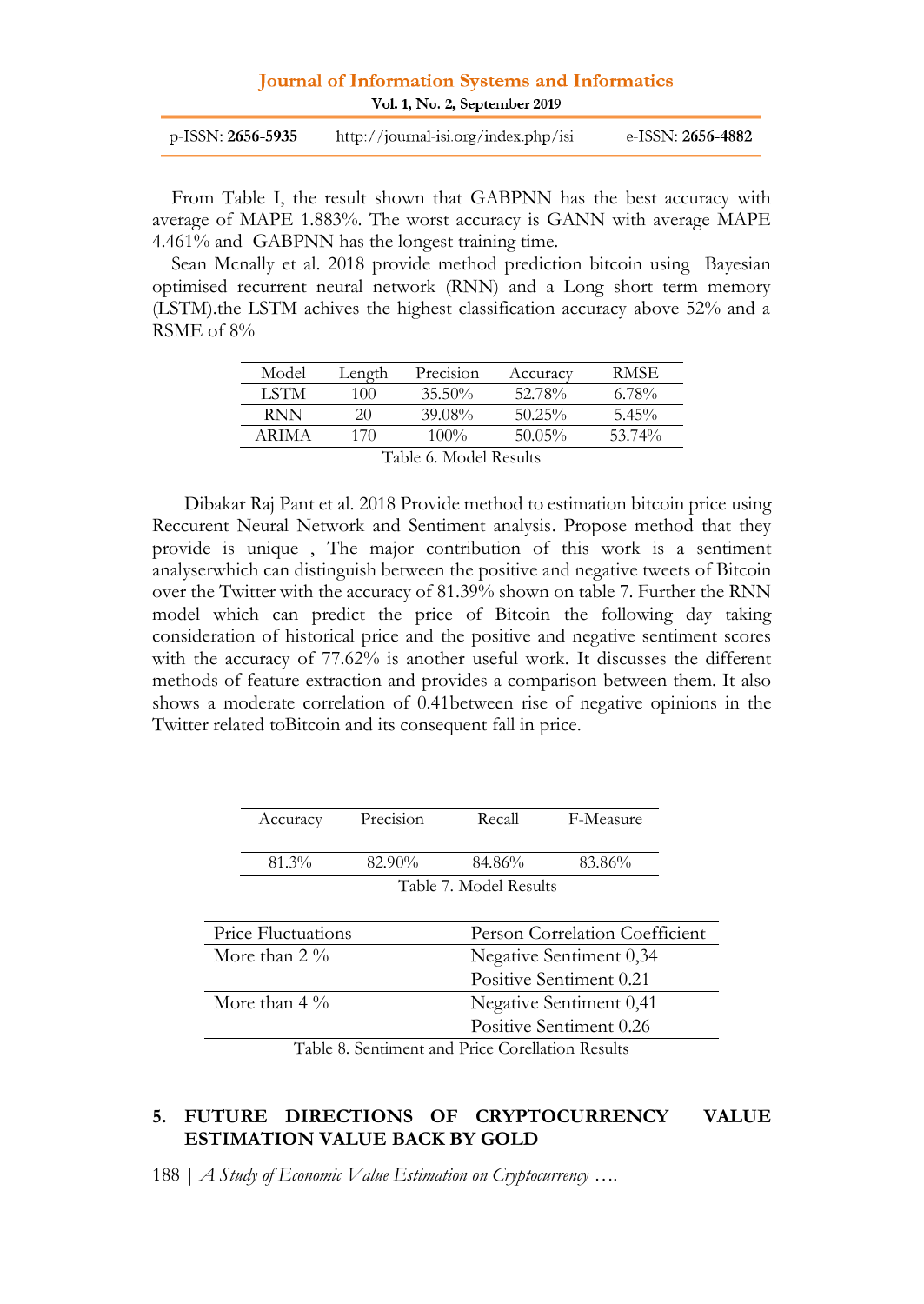| p-ISSN: <b>2656-5935</b> | http://journal-isi.org/index.php/isi | e-ISSN: <b>2656-4882</b> |
|--------------------------|--------------------------------------|--------------------------|
|                          |                                      |                          |

From some previous research paper their produce good results and good techniques to provide Cryptocurrency estimation to help the investor to make decision of investment in cryptocurrency

With various algorithm and various results, in the Arief radityo research they tried to combine Advance technique using deep learning and combine with market technical analysis , the result is more rich than other, but disadvantage their not mention the result is good or not to help investor to make decision, maybe because their using MAPE to evaluate the results, Dibakar Raj Pant et al. 2018 Provide method to estimation bitcoin price using Recurrent Neural Network and Sentiment analysis It also shows a moderate correlation of 0.41between rise of negative opinions in the Twitter-related to bitcoin and its consequent fall in price. The proposed method that they provided is unique

Future works will be, the direction will optimize the dataset shrouded the noise, use some feature, and make shorter training time, combine with some technique and algorithm (Hybrid methods) we can select from the previous research that provide good results, Eq. BNN with Market Technical Analysis and LSTM using Historical price data and combine with sentiment analysis to provide new best results and fix the ghahar (Uncertainty) in Islamic Law.



Figure 1. Estimation Method to predict the Cryptocurrency Value

Based on Figure 1, we provide method to predict cryptocurrency value enhance from previous research using historical price data combine with sentiment analysis to see impact value and validate the results to find best results before finalize the price prediction.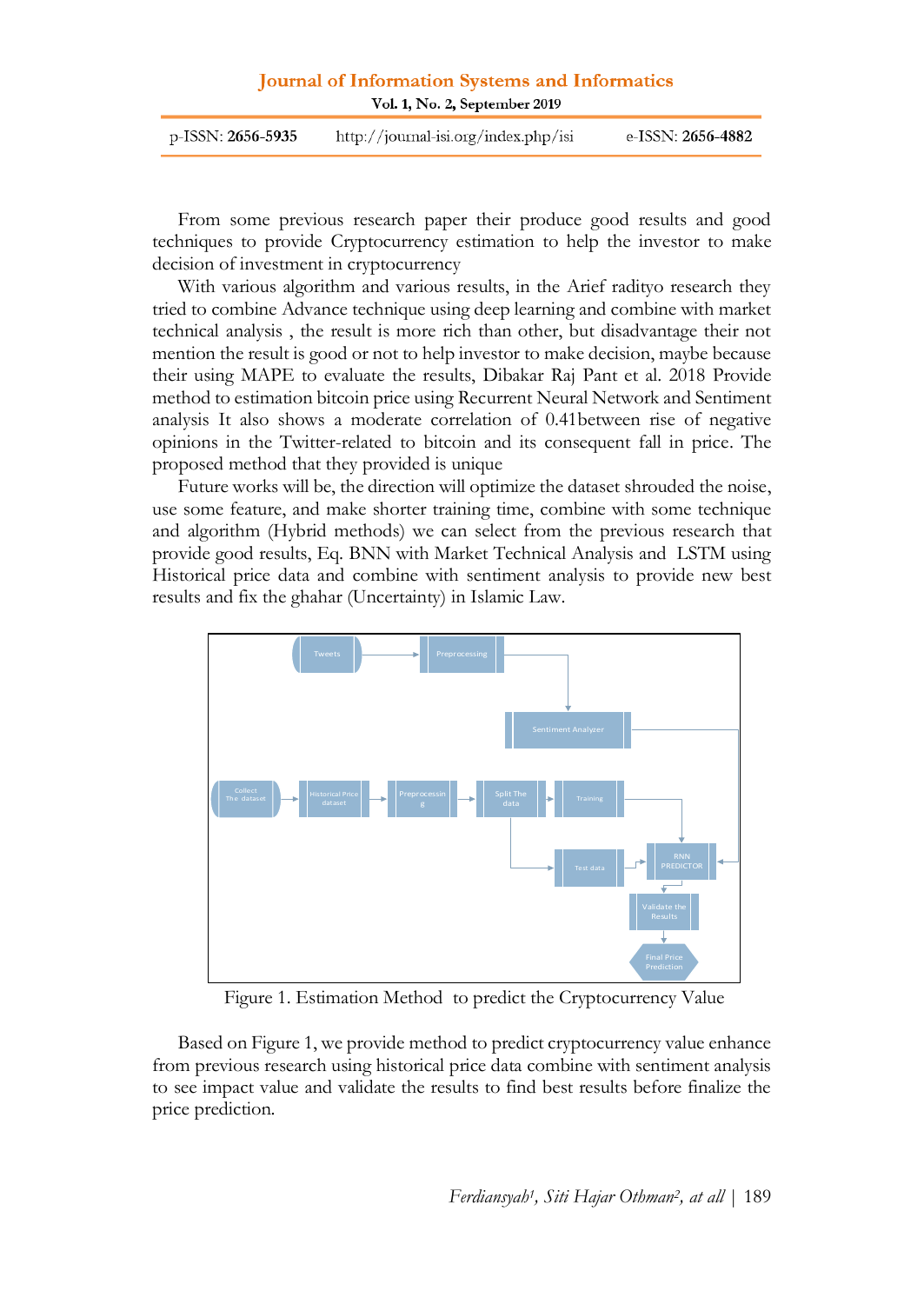## **Journal of Information Systems and Informatics**

Vol. 1, No. 2, September 2019

| p-ISSN: 2656-5935 | http://journal-isi.org/index.php/isi | e-ISSN: <b>2656-4882</b> |
|-------------------|--------------------------------------|--------------------------|
|-------------------|--------------------------------------|--------------------------|

### **6. CONCLUSION AND FUTURE WORKS**

Afterward, as we mentioned before in the article, the price of cryptocurrency is influenced by many uncertainty factors. The prices are influenced by many uncertainties factor such as political issue, the economic issue at impacted to local or global levels. So prediction price bitcoin using LSTM can't good enough to make the decision to invest in cryptocurrency value back by gold, it is another side for taking the decisions.

But in some way it can fix some problem in Islamic Perspective for Muslims Country and follow the rules, The problem as we mention above from abu bakar There is a need for monitoring organization of the cryptocurrency, to controlling from Riba (Interest), Maysir (gambling) and ghahar (Uncertainty). To solve this problem there is a need a tool that can predict with certainty based on valid historical data, to produce accurate prediction results and produce Economic value estimations that are close to Gold real value. With the results we can monitoring day by day, see next day value and continuously based on Cryptocurrency with value back by gold, and see what other impact influences the value by looking the factor negative or positive with sentiment analysis.

Future research will focus on, modified LSTM layers, adding dropout and modified number of epochs, and using different instability dataset to test how good the prediction results or try to use sentiment analysis combined with LSTM method to see the impact of the uncertainty in value bitcoin.

#### **REFERENCES**

- [1] G. Hileman, "State of blockchain q1 2016: Blockchain funding overtakes bitcoin," *CoinDesk, New York, NY, May*, vol. 11, 2016.
- [2] Y. S. Abubakar, A. F. Ogunbado, and M. A. Saidi, "Bitcoin and its Legality from Shariah Point of View," *SEISENSE J. Manag.*, vol. 1, no. 4, pp. 13– 21, 2018.
- [3] A. K. M. Meera and others, "Cryptocurrencies From Islamic Perspectives: The Case Of Bitcoin," *Bull. Monet. Econ. Bank.*, vol. 20, no. 4, pp. 1–18, 2018.
- [4] A. Judmayer, N. Stifter, K. Krombholz, and E. Weippl, "Blocks and Chains: Introduction to Bitcoin, Cryptocurrencies, and Their Consensus Mechanisms," *Synth. Lect. Inf. Secur. Privacy, Trust*, 2017.
- [5] W. Dai, "B-money proposal," *White Pap.*, 1998.
- [6] N. Szabo, "Bit gold," *Website/Blog*, 2008.
- [7] A. Back, "Hashcash." 1997.
- [8] Hal Finney, "RPOW Reusable Proofs of Work," *Agosto 15, 2004*. 2004.
- [9] S. Nakamoto and others, "Bitcoin: A peer-to-peer electronic cash system," 2008.
- [10] Bayan token, "A Shariah-Compliant Utility Crypto Token," 2018. [Online].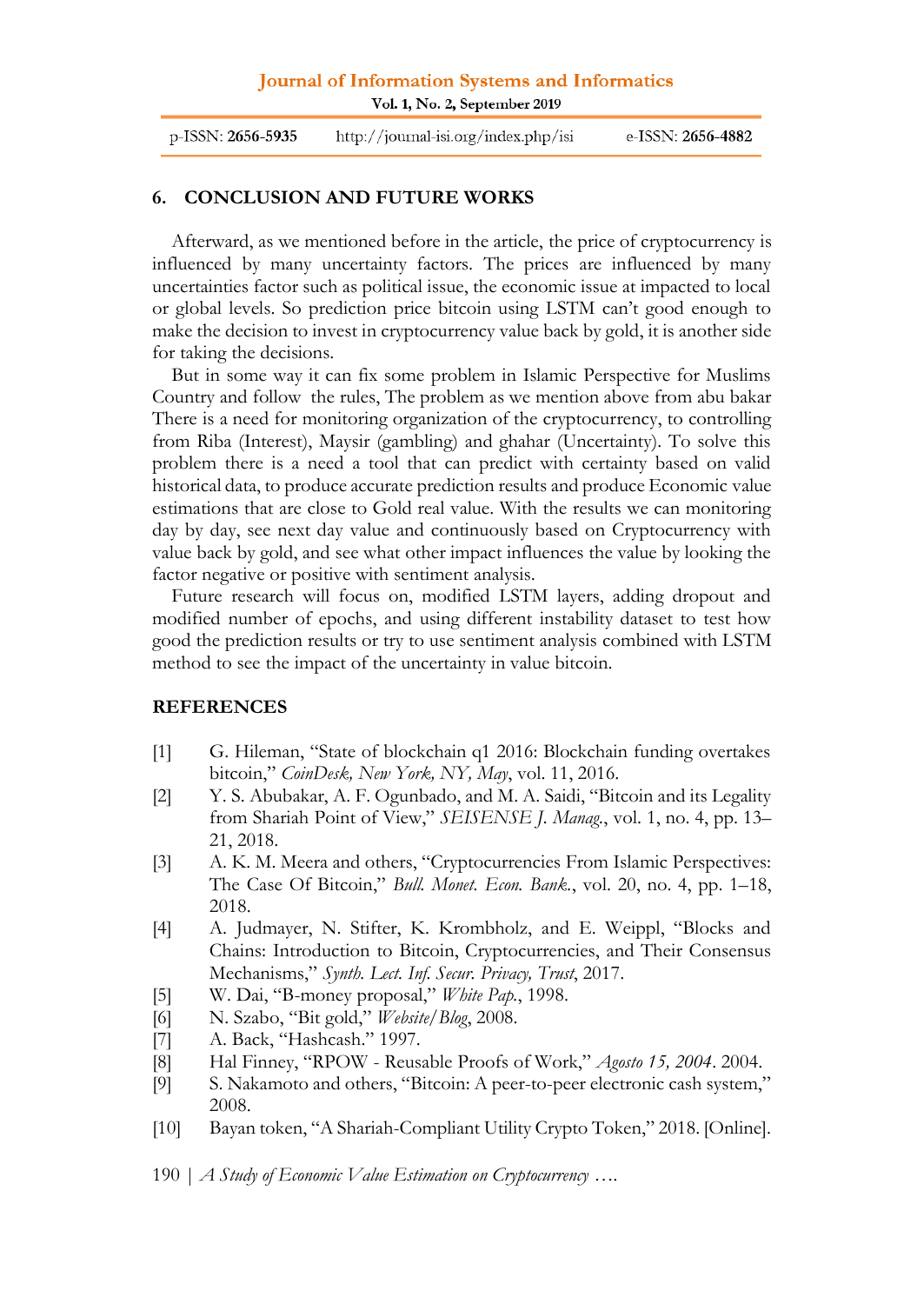| p-ISSN: 2656-5935 | http://journal-isi.org/index.php/isi | e-ISSN: <b>2656-4882</b> |
|-------------------|--------------------------------------|--------------------------|
|-------------------|--------------------------------------|--------------------------|

Available:

https://www.bayantoken.com/files/frontend/BayanatTokenWhitepaper -v3.10.pdf. [Accessed: 29-Aug-2019].

- [11] A. Aliyu *et al.*, "Review of Existing Shariah-Compliant Cryptocurrency," in *INHAC 2019*, 2019.
- [12] Onegram, "OneGram Whitepaper," 2017. [Online]. Available: https://onegram.org/whitepaper. [Accessed: 20-Aug-2019].
- [13] NoorCoin, "Noorcoin white paper," 2018. [Online]. Available: https://www.noorcoin.io/NoorcoinWhitepaper.pdf.%0A. [Accessed: 20- Aug-2019].
- [14] HelloGold, "HelloGold," 2017. [Online]. Available: https://www.allcryptowhitepapers.com/wpcontent/uploads/2018/05/HelloGold-Whitepaper.pdf. [Accessed: 20- Aug-2019].
- [15] Digix Global, "No Title," 2016. [Online]. Available: https://digix.global/whitepaper.pdf. [Accessed: 20-Aug-2019].
- [16] Cyronium, "Cyronium Whitepaper." [Online]. Available: https://docplayer.info/80889033-Cyronium-whitepaper-cyronium-thefirst-cryptocurrency-with-precious-metal-underlying.html. [Accessed: 20- Aug-2019].
- [17] A. Greaves and B. Au, "Using the bitcoin transaction graph to predict the price of bitcoin," *No Data*, 2015.
- [18] H. Jang and J. Lee, "An Empirical Study on Modeling and Prediction of Bitcoin Prices With Bayesian Neural Networks Based on Blockchain Information," *IEEE ACCESS*, vol. 6, pp. 5427–5437, 2018.
- [19] E. Sin and L. Wang, "Bitcoin Price Prediction Using Ensembles of Neural Networks," in *2017 13TH INTERNATIONAL CONFERENCE ON NATURAL COMPUTATION, FUZZY SYSTEMS AND KNOWLEDGE DISCOVERY (ICNC-FSKD)*, 2017, pp. 666–671.
- [20] A. Radityo, Q. Munajat, and I. Budi, "Prediction of Bitcoin exchange rate to American dollar using artificial neural network methods," in *Advanced Computer Science and Information Systems (ICACSIS), 2017 International Conference on*, 2017, pp. 433–438.
- [21] S. McNally, J. Roche, and S. Caton, "Predicting the price of Bitcoin using Machine Learning," in *Parallel, Distributed and Network-based Processing (PDP), 2018 26th Euromicro International Conference on*, 2018, pp. 339–343.
- [22] R. Mittal, S. Arora, and M. P. S. Bhatia, "AUTOMATED CRYPTOCURRENCIES PRICES PREDICTION USING MACHINE LEARNING," 2018.
- [23] D. R. Pant, P. Neupane, A. Poudel, A. K. Pokhrel, and B. K. Lama, "Recurrent Neural Network Based Bitcoin Price Prediction by Twitter Sentiment Analysis," in *2018 IEEE 3rd International Conference on Computing, Communication and Security (ICCCS)*, 2018, pp. 128–132.